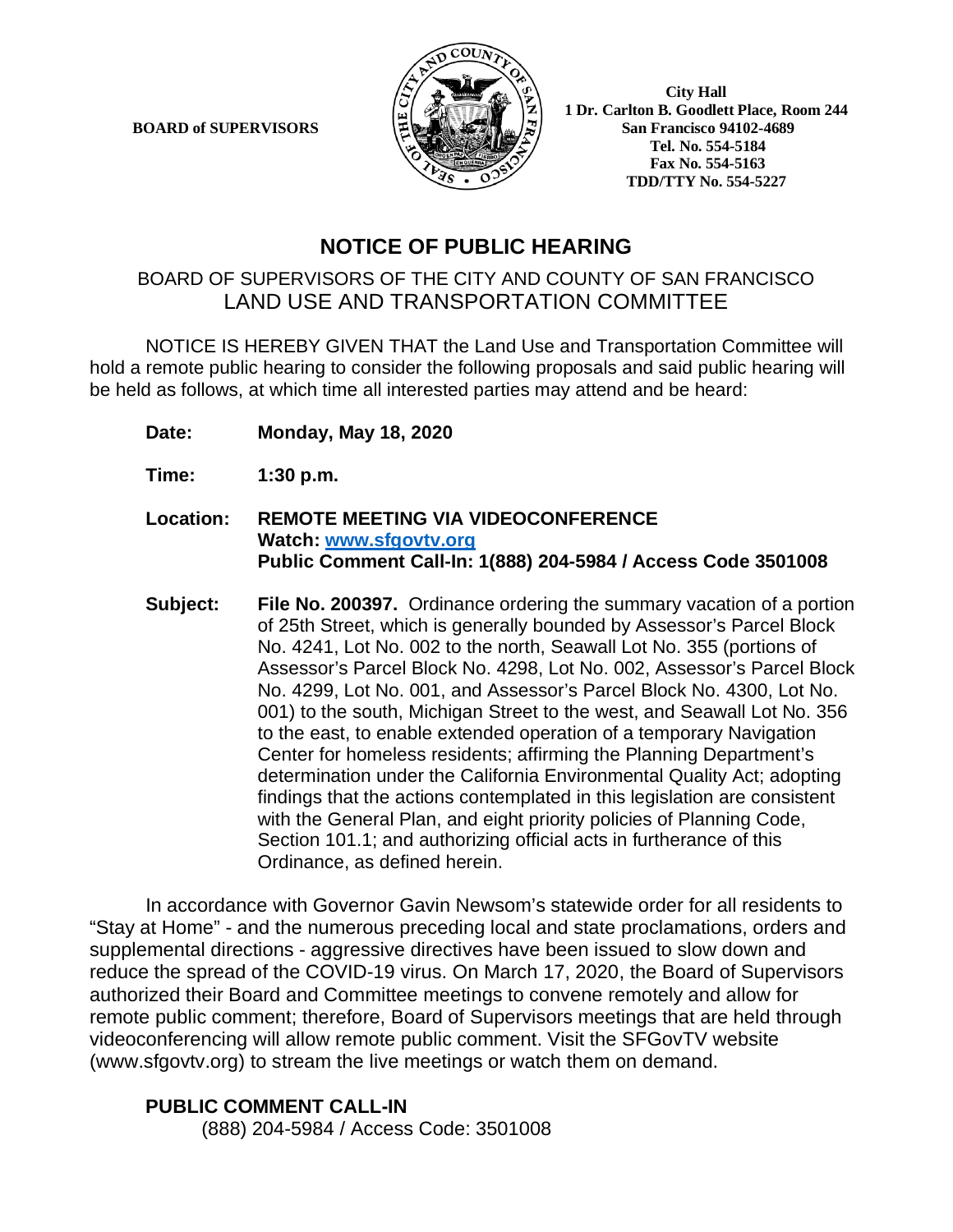Land Use and Transportation Committee Hearing Notice – Summary Street Vacation File No. 200397 Page 2

As the COVID-19 disease progresses, please visit the Board's website regularly to be updated on the current situation as it affects the legislative process and the Board of Supervisors.

Persons are encouraged to submit written comments electronically to Erica Major, Land Use and Transportation Committee Clerk, at **Erica.Major@sfgov.org.** These comments will be made part of the official public record in these matters and shall be brought to the attention of the members of the Committee. Information relating to these matters can be found in the Legislative Research Center at sfgov.legistar.com/legislation. Meeting agenda information relating to these matters will be available for public review on Friday, May 15, 2020.

Angela Calvillo, Clerk of the Board

DATED/POSTED: May 1, 2020 PUBLISHED: May 3 and 10, 2020 ON-SITE POSTING: May 4, 2020